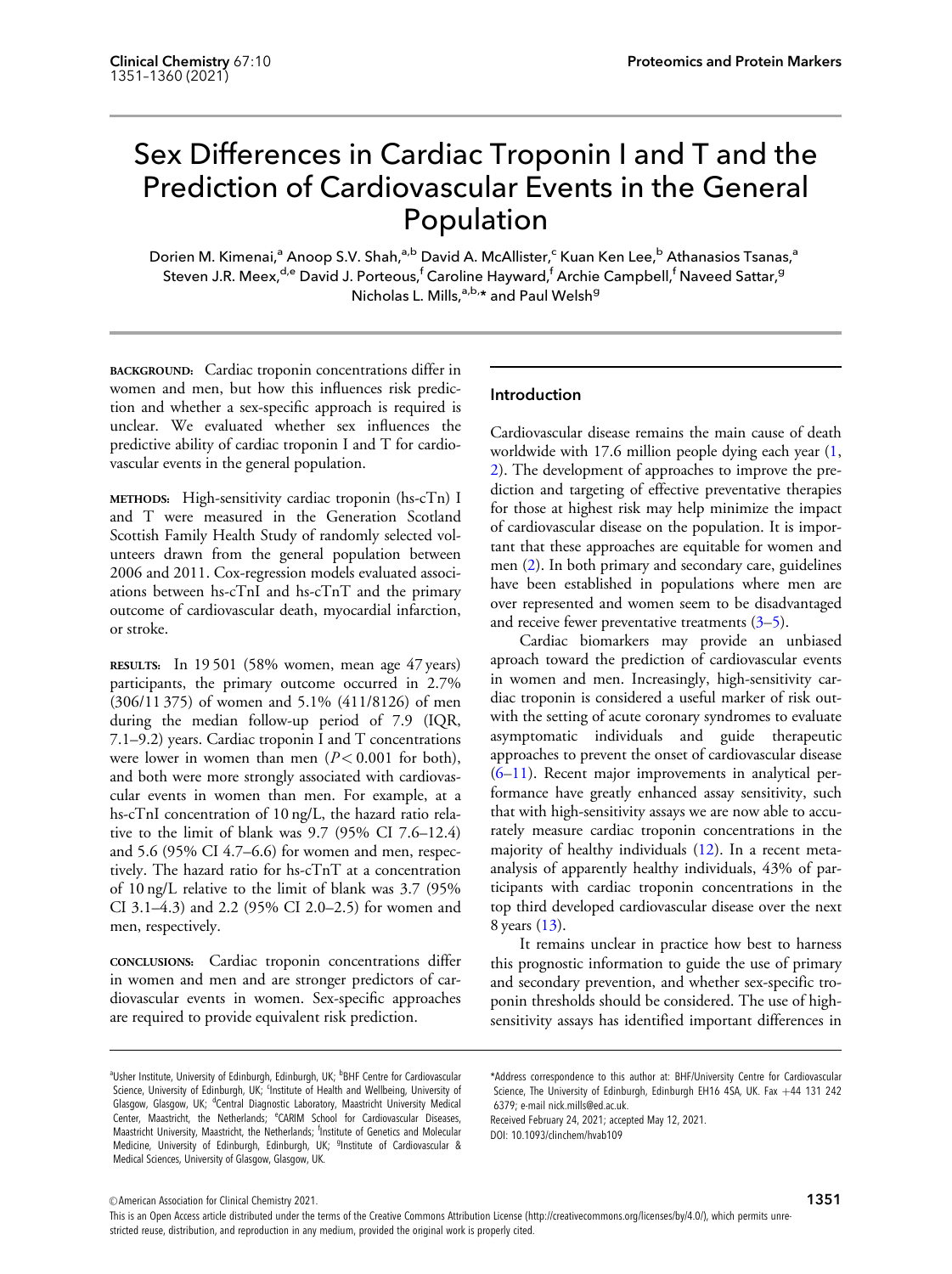troponin concentrations between men and women, with the 99th centile upper reference limits used for diagnosis of myocardial infarction up to 2-fold higher in men ([14\)](#page-8-0). In our recent systematic review, we documented that this observation is consistent for all troponin assays across multiple cohorts from different ethnic backgrounds ([15\)](#page-8-0). Furthermore, we recently demonstrated in the Generation Scotland Scottish Family Health Study, where both cardiac troponin I and T were measured in the same cohort, that differences in the 99th centile between men and women exist for both biomarkers across all age groups [\(16](#page-8-0)). Although several studies have investigated cardiac troponins in relation to cardiovascular outcomes in the general population ([7,](#page-8-0) [11](#page-8-0), [13](#page-8-0), [17](#page-9-0), [18](#page-9-0)), few have evaluated how sex influences risk prediction, and it remains unclear whether a different approach is required in women and men. Our aim was to determine whether sex influences the predictive ability of cardiac troponin I and T for cardiovascular events in the general population.

## Material and Methods

#### STUDY POPULATION

The Generation Scotland Scottish Family Health Study is a well-phenotyped family-based cohort that enrolled 24 090 participants aged between 18 and 98 years and has been described previously ([7,](#page-8-0) [16](#page-8-0), [19](#page-9-0)). Briefly, individuals between 35 and 65 years of age were identified at random from participating general medical practices in Scotland between 2006 and 2011. Participants were asked to identify at least 1 first-degree relative who was at least 18 years of age that would also enrol. For this study, we excluded participants with missing cardiac troponin measurements. Study participants provided written informed consent, including linkage to their medical records. The study was conducted according to principles of the Declaration of Helsinki and was approved by the National Health Service Tayside Committee on Medical Research Ethics (REC Reference Number: 05/S1401/89). The study followed the Strengthening the Reporting of Observational Studies in Epidemiology (STROBE) reporting guideline.

## CLINICAL CHARACTERISTICS

Participants completed a health questionnaire, and had physical characteristics and clinical characteristics measured according to a standardized protocol ([19\)](#page-9-0). Past medical history, including a diagnosis of diabetes mellitus, previous myocardial infarction or stroke, and use of medications was self-reported. Family history of cardiovascular disease was defined as a self-report of parents or siblings having heart disease or stroke. Blood samples were taken, according to a standard operating procedure, and serum was prepared. Total cholesterol, high-density lipoprotein cholesterol, and serum creatinine, were measured at the time of collection, and additional aliquots were stored at  $-80$  °C for future analyses. The Scottish Index of Multiple Deprivation (2009) scores were derived from participants' postcodes: they denote nationally compiled composite measures of small-area deprivation [\(20](#page-9-0)).

#### CARDIAC TROPONIN MEASUREMENTS

Serum cardiac troponin I was measured on ARCHITECT i1000SR high-sensitivity cardiac troponin I assay (Abbott Diagnostics) and cardiac troponin T was measured on Cobas e411 high-sensitivity cardiac troponin T (Roche Diagnostics) assay. During the conduct of this study, we participated in the National External Quality Assurance Scheme (UKNEQAS) for these biomarkers. Both assays were calibrated and quality controlled using the manufacturer's reagents. Coefficient of variations for cardiac troponin I were 6.2%, 6.0%, and 4.6% for the low, intermediate, and high control, respectively. Coefficients of variation for cardiac troponin T were 5.0% and 3.4% for the low and high control, respectively. Cardiac troponin T has a limit of blank (LoB) of 3 ng/L and limit of detection (LoD) of 5 ng/L. Cardiac troponin I has a LoB of 1.2 ng/L and LoD of 1.9 ng/L ([21\)](#page-9-0).

## CLINICAL OUTCOME

We used the Information Services Division National Health Service record linkage for Scotland to collect clinical outcome data until the end of September 2017. Information on cause of death was obtained using the National Health Service Central Register. Clinical outcomes were classified using the 10th revision of the International Classification of Diseases (ICD-10). The primary outcome was a composite endpoint of cardiovascular events including the following component endpoints: (a) cardiovascular death (I00 to I99), (b) myocardial infarction  $(121, 122)$ , and  $(c)$  stroke  $(163, 122)$ I64, G45). Secondary outcomes were cardiovascular death, noncardiovascular death, and all-cause death.

#### STATISTICAL ANALYSIS

Continuous variables are presented as mean (SD) or median (25th–75th percentile), as appropriate. Categorical variables are presented as absolute numbers (%). For continous analyses, troponin values below the LoB were set to the LoB value divided by 2. The correlation between cardiac troponin I and T was assessed by Spearman correlation. Sex-specific incidence rates were calculated per 1000 person-years for clinical outcomes.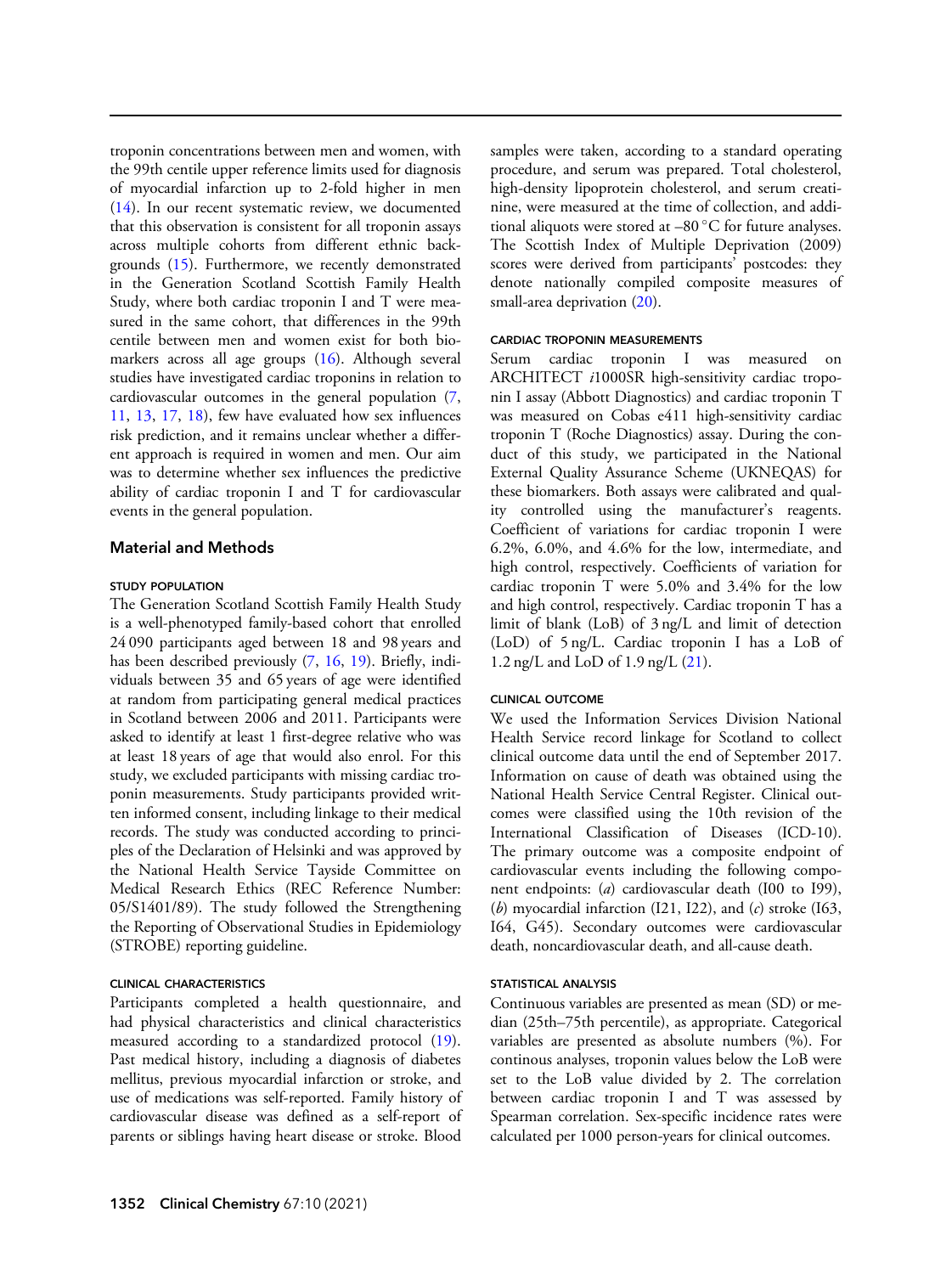# <span id="page-2-0"></span>STATISTICAL LEARNING USING COX PROPORTIONAL HAZARD REGRESSION MODELS

Unadjusted and adjusted multiple fractional polynomial Cox proportional hazard regression analysis were conducted to quantify the relationship between cardiac troponin as a continuous variable with the primary outcome, stratified by sex. The multivariable model is adjusted for age, total cholesterol, high-density lipoprotein cholesterol, systolic blood pressure, cigarettes smoked per day, rheumatoid arthritis, diabetes mellitus, Scottish Index of Multiple Deprivation score, family history of cardiovascular disease, use of blood pressure medications, and use of cholesterol-lowering medications. Each continuous variable was chosen through backward-stepwise selection of the best fractional polynomial transformation. We created hazard ratio (HR) plots for the primary outcome at 5 years of the unadjusted and adjusted cardiac troponin I and T models for women and men, and evaluated the HR relative to the LoB. Due to the low proportion of missing covariates  $(<6%)$  and the large number of available samples we did not use imputation techniques, focusing on complete case analysis instead. We constructed receiver operating characteristic (ROC) curves and determined the area under the curve (AUC) to assess discrimination of cardiac troponin for predicting the primary outcome at 5 years in women and men. Individuals with no events by the 5-year mark were censored. Comparisons between unpaired AUCs were tested according to the DeLong method. In secondary analyses, we evaluated the HR relative to the LoD, and we evaluated the additional outcomes of cardiovascular death, noncardiovascular death, and all-cause death. All statistical analysis was performed using R v.3.6.2.

# Results

#### CLINICAL CHARACTERISTICS OF STUDY POPULATION

Our study population included 19 501 individuals (58% women; Table 1) with a measured cardiac troponin I and T concentration available. On enrolment women and men were at similar age  $(47 \pm 15 \text{ years})$ ,

|                                                           | Study population       |                     | No incident cardiovascular event |                     | Incident cardiovacular event |                    |
|-----------------------------------------------------------|------------------------|---------------------|----------------------------------|---------------------|------------------------------|--------------------|
|                                                           | Women<br>$(n = 11375)$ | Men<br>$(n = 8126)$ | Women<br>$(n = 11069)$           | Men<br>$(n = 7715)$ | Women<br>$(n=306)$           | Men<br>$(n = 411)$ |
| Age (years)                                               | 47(15)                 | 47 (15)             | 47(15)                           | 46(15)              | 65(14)                       | 62(11)             |
| Body mass index ( $kg/m2$ )                               | 26.5(5.6)              | 26.9(4.5)           | 26.5(5.6)                        | 26.8(4.4)           | 27.8(5.6)                    | 28.3(4.8)          |
| Systolic blood<br>pressure (mmHq)                         | 128(18)                | 136(16)             | 128(18)                          | 136(16)             | 141(22)                      | 142(19)            |
| Total cholesterol (mmol/L)                                | 5.2(1.1)               | 5.0(1.1)            | 5.2(1.1)                         | 5.0(1.06)           | 5.3(1.3)                     | 4.9(1.2)           |
| HDL cholesterol (mmol/L)                                  | 1.6(0.4)               | 1.3(0.3)            | 1.6(0.4)                         | 1.3(0.3)            | 1.5(0.4)                     | 1.2(0.4)           |
| SIMD (score/10)                                           | $1.2(0.7-2.4)$         | $1.1(0.7-2.1)$      | $1.2(0.7-2.4)$                   | $1.1(0.7-2.1)$      | $1.5(0.8-2.9)$               | $1.4(0.8-2.6)$     |
| eGFR (mL/min/1.73 $m2$ )                                  | 94(17)                 | 96(17)              | 95(17)                           | 97(17)              | 76(20)                       | 88 (25)            |
| Cigarettes (per day)                                      | 2.3(6.4)               | 2.7(7.6)            | 2.2(6.3)                         | 2.6(7.5)            | 4.3(9.3)                     | 4.9(11.9)          |
| Family history of CVD (yes)                               | 4516 (40.4%)           | 2888 (36.5%)        | 4401 (40.5%)                     | 2732 (36.4%)        | 115 (38.1%)                  | 156 (38.5%)        |
| Rheumatoid arthritis (yes)                                | 213 (1.9%)             | 101 (1.2%)          | 195 (1.8%)                       | 88 (1.1%)           | 18 (5.9%)                    | 13 (3.2%)          |
| Baseline CVD (yes)                                        | 369 (3.2%)             | 508 (6.3%)          | 302 (2.7%)                       | 401 (5.2%)          | 67 (21.9%)                   | 107 (26.0%)        |
| Diabetes mellitus (yes)                                   | 256 (2.3%)             | 306 (3.8%)          | 228 (2.1%)                       | 252 (3.3%)          | 28 (9.2%)                    | 54 (13.1%)         |
| Lipid-modifying<br>medication (yes)                       | 604 (5.3%)             | 678 (8.3%)          | 548 (5.0%)                       | 587 (7.6%)          | 56 (18.3%)                   | 91(22.1%)          |
| Antihypertensive<br>medication (yes)                      | 832 (7.3%)             | 742 (9.1%)          | 761 (6.9%)                       | 646 (8.4%)          | 71 (23.2%)                   | 96 (23.4%)         |
| Cardiac troponin I (ng/L)                                 | $1.5(1.2 - 2.5)$       | $2.5(1.6-4.0)$      | $1.5(1.2 - 2.4)$                 | $2.4(1.6-3.9)$      | $2.9(1.8-5.9)$               | $3.9(2.3 - 7.3)$   |
| Cardiac troponin T (ng/L)                                 | $<$ 3.0 (3.0-4.8)      | $4.6(3.0 - 7.5)$    | $<$ 3.0 (3.0-4.7)                | $4.5(3.0 - 7.3)$    | $5.7(3.0-10.5)$              | $7.0(3.8-12.2)$    |
| Detectable cardiac<br>troponin $I(\geq 1.2 \text{ ng/L})$ | 7523 (66.1%)           | 7056 (86.8%)        | 7252 (65.5%)                     | 6663 (86.4%)        | 271 (88.6%)                  | 393 (95.6%)        |
| Detectable cardiac<br>troponin T ( $\geq$ 3.0 ng/L)       | 4826 (42.4%)           | 5569 (68.5%)        | 4610 (41.6%)                     | 5238 (67.9%)        | 216 (70.6%)                  | 331 (80.5%)        |

Categorical data are presented as n (%). Continuous variables are presented as mean (SD) or median (ranges, 25th–75th percentile), as appropriate. Abbreviatons: CVD, cardiovascular disease; eGFR, estimated glomerular filtration rate, HDL, high-density lipoprotein; SIMD, Scottish Index of Multiple Deprivation.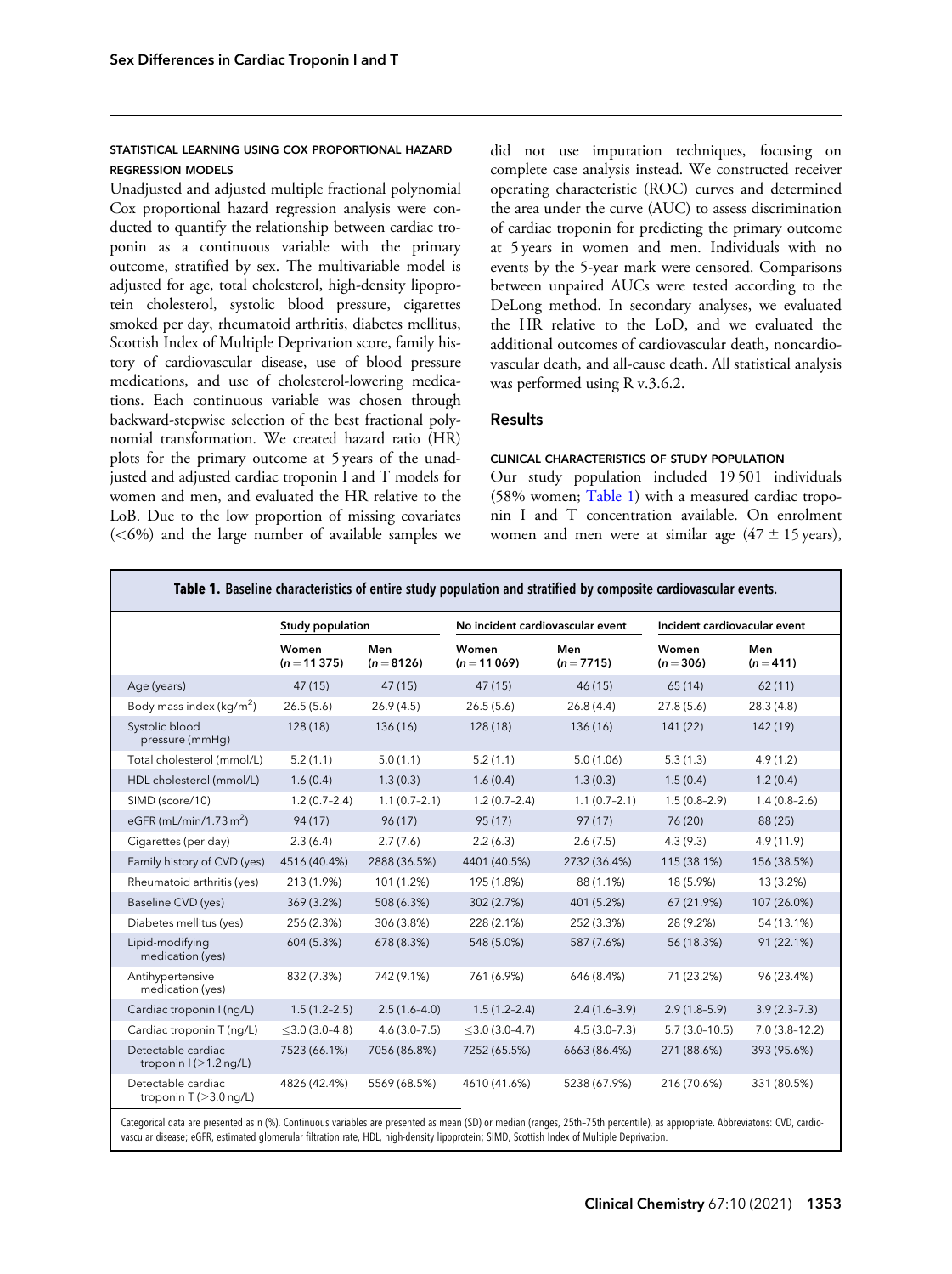but men were more likely to have risk factors, such as hypertension or diabetes mellitus, or to have a history of prior cardiovascular disease. Cardiac troponin concentrations were lower in women than men [cardiac troponin I, women 1.5 (1.2 to 2.5) ng/L versus men 2.5 (1.6 to 4.0) ng/L; cardiac troponin T, women  $\leq$ 3.0 (3.0 to 4.8) ng/L versus men 4.6 (3.0 to 7.5) ng/L;  $P < 0.001$ for both; [Fig. 1](#page-4-0)]. The proportion of women and men with cardiac troponin I concentrations above the LoD was 66.1% (7523/11 375) and 86.8% (7056/8126), and for cardiac troponin T it was 42.4% (4826/11 375) and 68.5% (5569/8126). The correlation between cardiac troponin I and T concentrations was lower in women than men  $(r = 0.351, 95\% \text{ CI } 0.334 \text{ to } 0.370$ versus  $r = 0.446$ , 95% CI 0.428 to 0.463;  $P < 0.001$ ).

# CARDIAC TROPONINS AND CARDIOVASCULAR EVENTS IN WOMEN AND MEN

The median follow-up period was 7.9 (7.1 to 9.2) years, and a total number of 717 (3.7%) individuals experienced a primary outcome event. In those participants with an incident cardiovascular event ([Table 1\)](#page-2-0), women were on average 3 years older than men (65 versus 62 years), but otherwise prior cardiovascular disease and risk factors were similar. Women had fewer events than men, with the primary outcome occurring in 306 (2.7%) women and 411 (5.1%) men during the followup period [\(Table 2\)](#page-5-0).

Based on our unadjusted and adjusted regression models we illustrate the HR of a cardiovascular event at 5 years according to cardiac troponin I and troponin T concentrations in men and women [\(Fig. 2](#page-5-0)). For estimation of HRs, covariates were standardized for both women and men to illustrate the relationship between cardiac troponin and events in women and men with similar characteristics. Both cardiac troponin I and T concentrations were more strongly associated with the primary outcome in women than men ([Fig. 2, A and](#page-5-0) [C](#page-5-0)). For example, at a cardiac troponin I threshold of 10 ng/L, the unadjusted HR relative to the LoB was 9.7 (95% CI 7.6 to 12.4) for women compared to 5.6 (95% CI 4.7 to 6.6) for men. The unadjusted HR for a cardiac troponin T threshold of 10 ng/L relative to LoB was 3.7 (95% CI 3.1 to 4.3) for women and 2.2 (95% CI 2.0 to 2.5) for men. Cardiac troponin I and T thresholds of 2.1 ng/L and 6.0 ng/L, respectively, were associated with a doubling of cardiovascular risk in women. For men, a doubling of cardiovascular risk required higher thresholds of 2.5 ng/L and 9.0 ng/L for cardiac troponin I and T, respectively. Both cardiac troponin I and T remained strongly associated with cardiovascular events in women and men after adjustment of other risk factors, but the divergence between women and men was attenuated ([Fig. 2, B and D\)](#page-5-0).

Overall, cardiac troponin I and T concentrations had a good discriminative ability to predict 5-year cardiovascular risk [\(Fig. 3\)](#page-6-0). For cardiac troponin I (AUC 0.73 in women versus AUC 0.68 in men,  $P = 0.080$ ), and for cardiac troponin T (AUC 0.72 in women versus AUC 0.66 in men,  $P = 0.040$ ) there was a trend toward better discrimination in women than in men.

#### SECONDARY OUTCOMES

When using the LoD as reference value, we observed that the differences in the association with cardiac troponin I and T on the primary outcome between women and men were similar but attenuated ([Fig. 1](#page-4-0) in the online Data Supplement). Consistent with our observations for the primary composite outcome, the incidence of cardiovascular death was lower in women than men [\(Table 2](#page-5-0)). In contrast, no difference was observed in the incidence of noncardiovascular death between sexes. Both cardiac troponin I and T were strongly associated with cardiovascular death [\(online Supplemental Figs. 2](https://academic.oup.com/clinchem/article-lookup/doi/10.1093/clinchem/hvab109#supplementary-data)) [and 3](https://academic.oup.com/clinchem/article-lookup/doi/10.1093/clinchem/hvab109#supplementary-data),  $P < 0.001$  for both) and all-cause death [\(online](https://academic.oup.com/clinchem/article-lookup/doi/10.1093/clinchem/hvab109#supplementary-data) [Supplemental Figs. 4 and 5](https://academic.oup.com/clinchem/article-lookup/doi/10.1093/clinchem/hvab109#supplementary-data),  $P < 0.001$  for both) in women and men in fully adjusted models. Cardiac troponin I was not associated with noncardiovascular death in either women ( $P = 0.597$ ) or men ( $P = 0.364$ ), whereas cardiac troponin T was for both sexes  $(P = < 0.001$  in women,  $P = 0.004$  in men; [online](https://academic.oup.com/clinchem/article-lookup/doi/10.1093/clinchem/hvab109#supplementary-data) [Supplemental Figs. 6 and 7](https://academic.oup.com/clinchem/article-lookup/doi/10.1093/clinchem/hvab109#supplementary-data)).

#### **Discussion**

We have evaluated whether sex influences the prediction of cardiac troponin I and T for cardiovascular events in the general population. Our study has 3 main findings. First, cardiac troponin I and T are independent predictors of cardiovascular events in both women and men in the general population. Second, cardiac troponin concentrations differ between women and men and are stronger predictors of cardiovascular events in women. Use of the same thresholds to guide risk of future cardiovascular events in women and men would not provide equivalent prediction. Third, differences in prediction between women and men are largely explained by the prevalence of cardiovascular risk factors and prior disease, as the divergence between women and men was attenuated after adjustment of other risk factors. These findings highlight the importance of a sex-specific approach when using high-sensitivity cardiac troponin testing in isolation for risk stratification and targeting treatments to prevent cardiovascular disease. Ideally, cardiac troponin would be used as a continuous measure in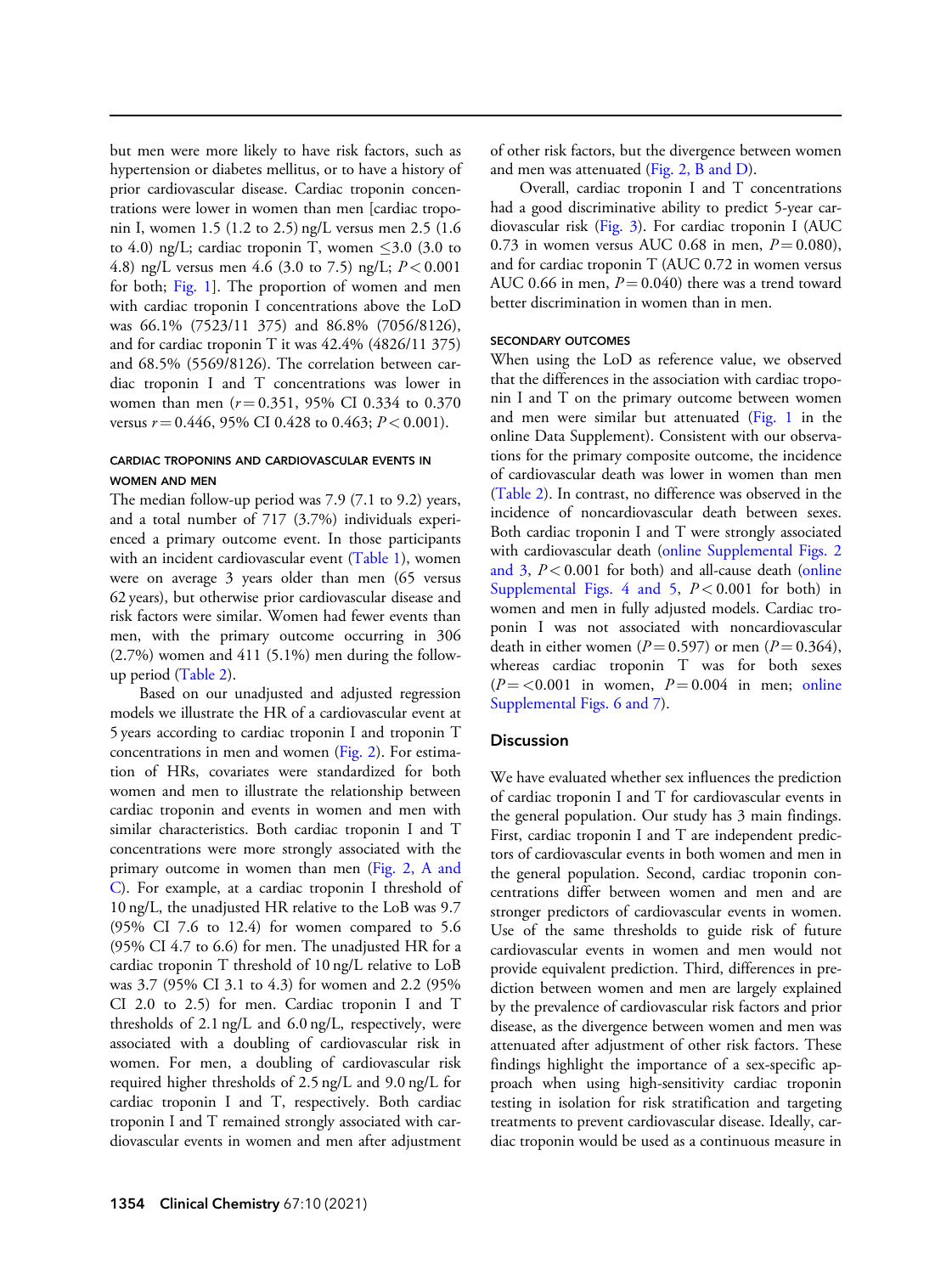<span id="page-4-0"></span>

ng/L versus men 4.6 (3.0-7.5) ng/L,  $P < 0.001$  for both;  $n = 11375$  for women, and  $n = 8126$  for men).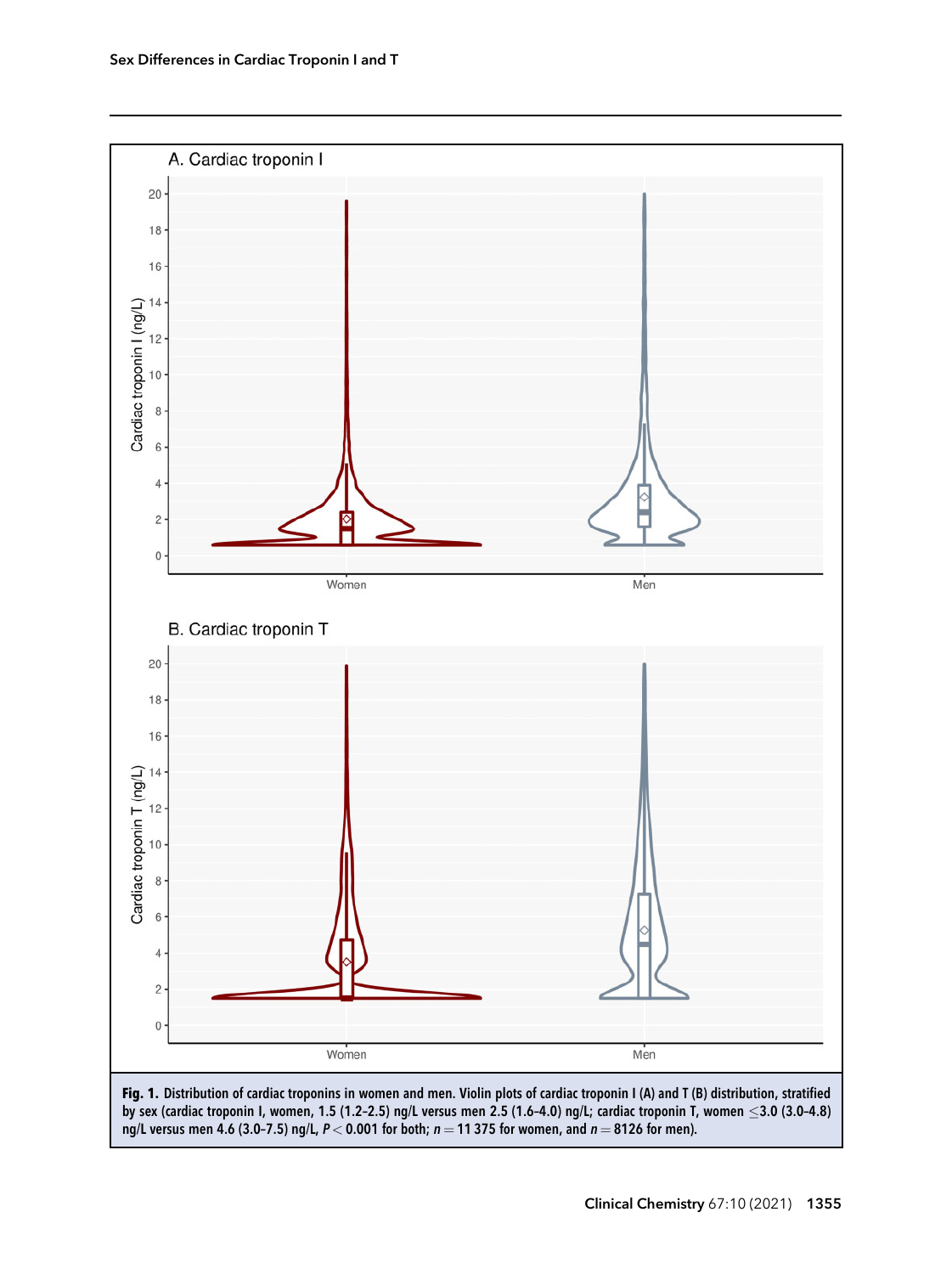<span id="page-5-0"></span>

| Table 2. Incidence rates of clinical outcomes in women and men.                                   |                       |                       |                    |                       |  |  |  |  |  |
|---------------------------------------------------------------------------------------------------|-----------------------|-----------------------|--------------------|-----------------------|--|--|--|--|--|
|                                                                                                   | Women ( $n = 11375$ ) |                       | Men ( $n = 8126$ ) |                       |  |  |  |  |  |
|                                                                                                   | Total events (%)      | Incidence rate        | Total events (%)   | Incidence rate        |  |  |  |  |  |
| Composite cardiovascular<br>event                                                                 | 306 (2.7%)            | 3.3/1000 person-years | 411 (5.1%)         | 6.3/1000 person-years |  |  |  |  |  |
| Myocardial infarction                                                                             | 81 (0.7%)             | 0.9/1000 person-years | 178 (2.2%)         | 2.7/1000 person-years |  |  |  |  |  |
| Ischemic stroke                                                                                   | 93 (0.8%)             | 1.6/1000 person-years | 112 (1.4%)         | 2.3/1000 person-years |  |  |  |  |  |
| Cardiovascular death                                                                              | 128 (1.1%)            | 1.4/1000 person-years | 138 (1.7%)         | 2.1/1000 person-years |  |  |  |  |  |
| Noncardiovascular death                                                                           | 206 (1.8%)            | 2.2/1000 person-years | 168 (2.1%)         | 2.5/1000 person-years |  |  |  |  |  |
| All-cause death                                                                                   | 334 (2.9%)            | 3.6/1000 person-years | 306 (3.8%)         | 4.6/1000 person-years |  |  |  |  |  |
| Composite cardiovascular event = myocardial infarction, ischemic stroke, or cardiovascular death. |                       |                       |                    |                       |  |  |  |  |  |



Fig. 2. Hazard ratio plots for 5-year risk composite cardiovascular events. Troponin I: (A), unadjusted model; (B), adjusted model and T: (C), unadjusted model; and (D), adjusted model concentrations in relation to composite cardiovascular events, stratified by sex (referent = LoB value). The horizontal dashed line represents the doubling in risk of having a cardiovascular event within 5 years and the vertical dashed lines (red, women; gray, men) respresents the sex-specific thresholds of the 2-fold higher likelihood experiencing a cardiovascular event, accordingly.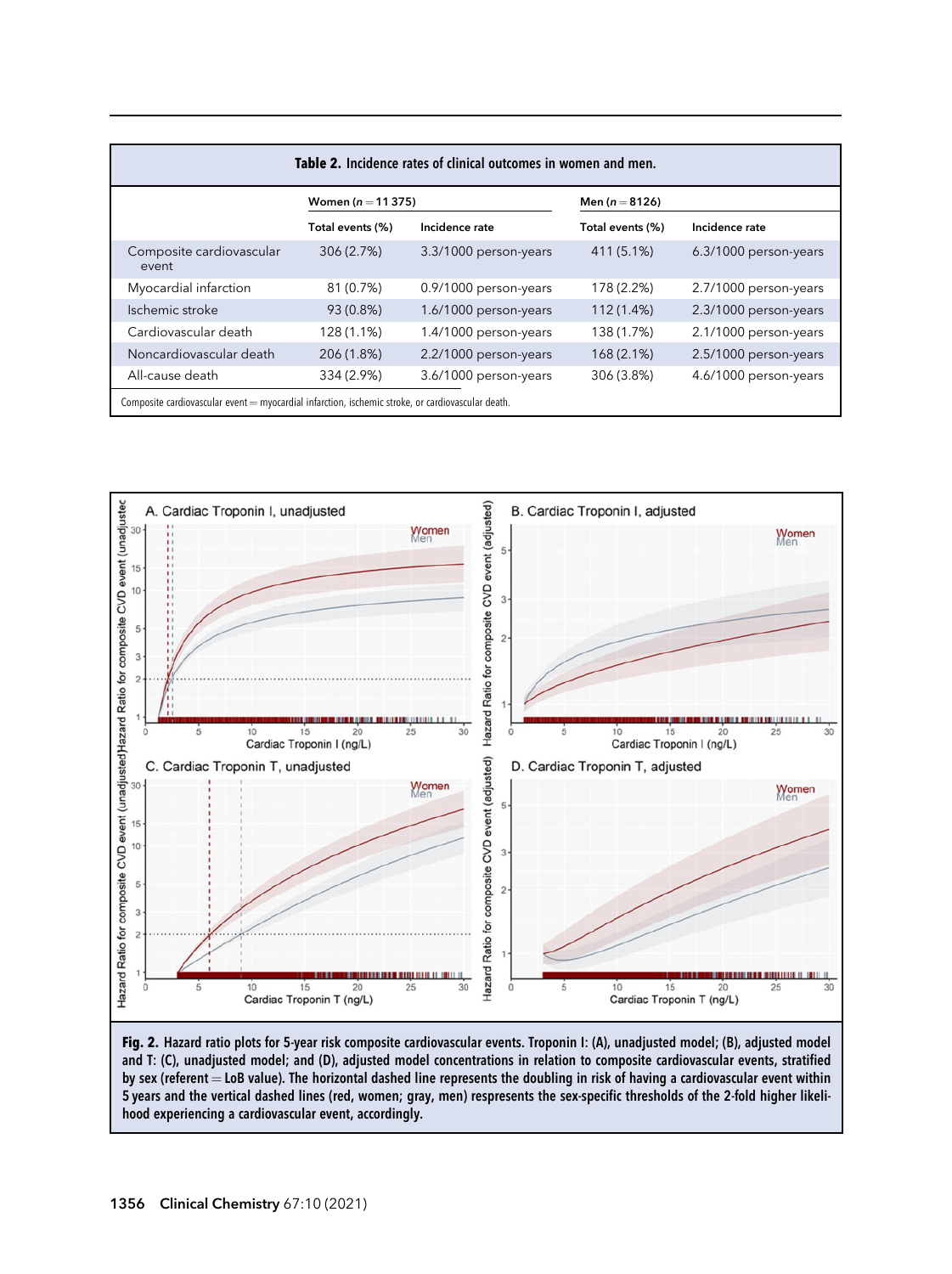<span id="page-6-0"></span>

a cardiovascular risk prediction tool that incorporates sex and other clinical features.

Our study has several strengths. First, the Generation Scotland Scottish Family Health Study enrolled approximately 20 000 individuals and a high proportion were women. Second, we were able to evaluate both cardiac troponin I and T in almost the entire cohort, permitting direct comparisons between markers and ensuring our findings are both representative and generalizable. Third, complete follow-up for almost 8 years ensured we had a sufficient number of cardiovascular events to evaluate prediction in men and women separately.

We found that cardiac troponins are strong independent predictors of cardiovascular events and that in their unadjusted, "raw" status, they are more strongly associated in women than men. This observation is in line with the Atherosclerosis Risk in Communities (ARIC) study, the Nord-Trøndelag Health Study (HUNT) study and the Activity and Function in the Elderly in Ulm (ActiFE) study, showing an interaction between troponin and sex in relation to future cardiovascular events across different ethnicities and age groups ([18,](#page-9-0) [22](#page-9-0), [23](#page-9-0)). Apart from differences in left ventricular mass that could explain the lower troponin concentrations in women than men ([24–26](#page-9-0)), sex hormones may play a role in the divergent cardiovascular risk prediction of cardiac troponin concentrations for women and men [\(27\)](#page-9-0). Estrogens seems to have a cardioprotective effect in premenopausal women, either directly or indirectly [\(28–31\)](#page-9-0). Differences in body fat distribution between women and men may lead to a different cardiometabolic risk profile [\(32](#page-9-0)), which could influence cardiac troponin concentrations. Also, differences in the prevalence of microvascular disease may play a role [\(33](#page-9-0), [34\)](#page-9-0). However, in line with the ARIC study [\(22](#page-9-0)), ActiFE study ([23\)](#page-9-0), the Prospective Investigation of the Vasculature in Uppsala Seniors (PIVUS) study ([35\)](#page-9-0), the Age, Gene/Environment Susceptibility-Reykjavik (AGES-Reykjavik) study ([36\)](#page-9-0), and the Multi-Ethnic study of Atherosclerosis (MESA) [\(37](#page-9-0)), we showed that after adjustment of other risk factors the associations between cardiac troponins and outcome in women and men became similar. This points out that the divergent risk between sexes is at least partly explained by differences in cardiovascular risk profile. We determined previously that age, diabetes, prior cardiovascular disease, and lipid-lowering and antihypertensive medication use are important determinants for elevated cardiac troponin concentrations  $(16)$  $(16)$ , and adjusting for these factors resulted in similar risk prediction for cardiac troponins in women and men.

What are the implications of these observed sex differences? Women tend to be undertreated for cardiovascular risk ([38\)](#page-9-0), and cardiac troponin might be a tool to bridge this imbalance. We believe that differences in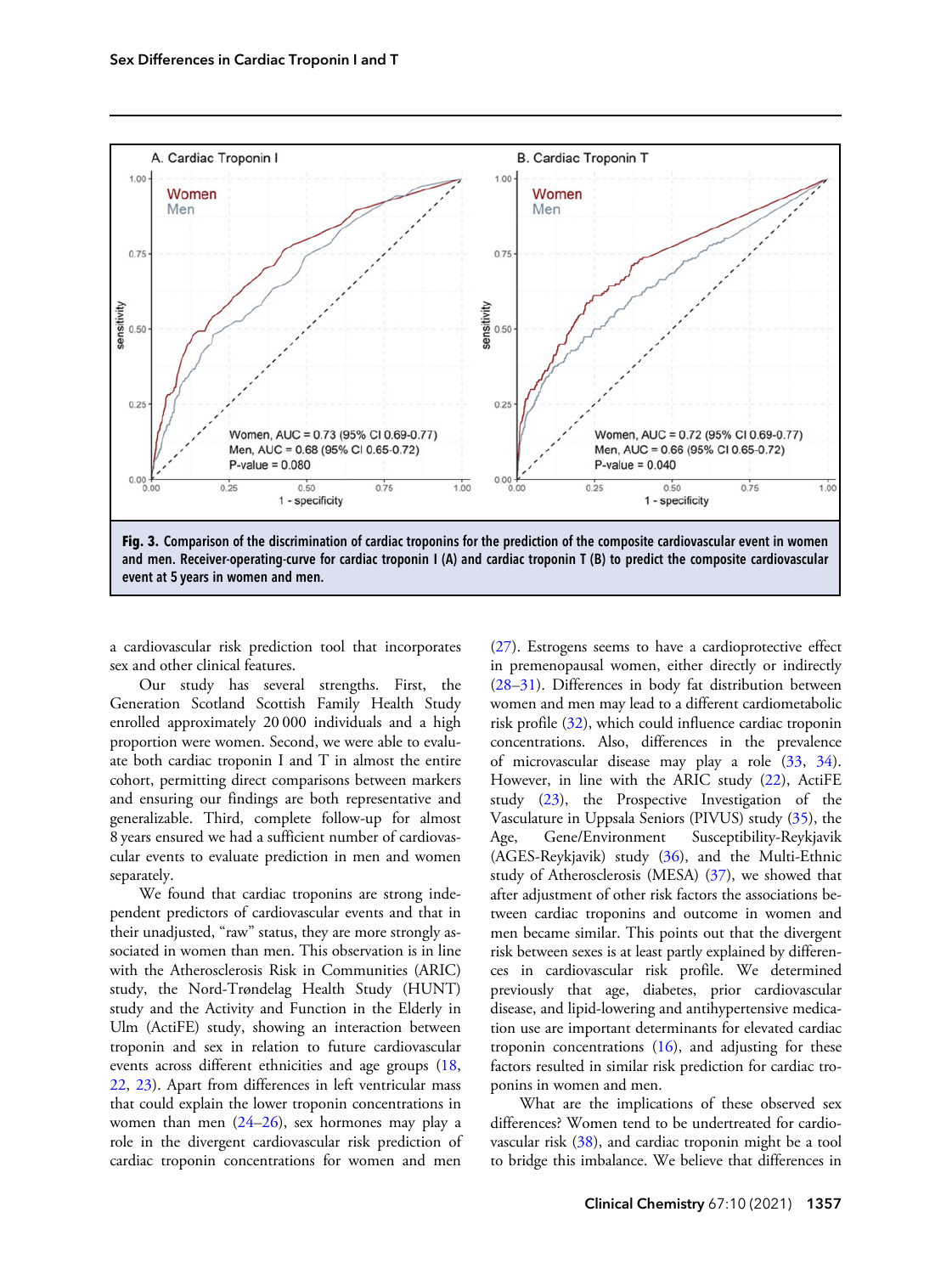prediction between women and men are largely explained by the prevalence of cardiovascular risk factors and prior disease, and therefore ideally cardiac troponin would be used as a continuous measure in a risk prediction tool that incorporates sex and other clinical features. However, if cardiac troponin is used in isolation to stratify patients into low- or high-risk groups for screening purposes, it is essential that a sex-specific approach is adopted. We believe that future research should focus on using cardiac troponin as a continuous variable in a multivariable cardiovascular risk tool that stratifies individuals based on their likelihood of cardiovascular disease. This would be in line with the development of the use of troponins in the acute cardiac setting ([8\)](#page-8-0), as the awareness has been raised that consideration of cardiac troponin in a continuous fashion improves risk assessment. Another major advantage of such an approach is that cardiac troponin could be corrected for other relevant risk factors and that would eliminate the problem of under- or overestimation for other important subgroups apart from sex.

In contrast to the acute care setting, the general population contains a high proportion of individuals with cardiac troponin values below the LoD. As our study was not designed to develop a risk prediction tool, but rather to evaluate sex differences between troponins in this setting, we have used cardiac troponins over their entire concentration range. We therefore cannot exclude that the imprecision profile of these assays in individuals with very low cardiac troponin concentrations may have affected the accuracy of our results. When using the LoD rather than the LoB as the reference, differences between women and men were less pronounced. Women have lower troponin concentrations than men and therefore a greater proportion of women have undetectable cardiac troponin concentrations. Our analyses suggest that discrimination in the modeling of future cardiovascular events is partly dependent on being able to identify those individuals who are very low risk with the lowest cardiac troponin values. The clinical implications of this are important. For example, in the USA, cardiac troponin values below the LoD are not reported because of concerns about assay imprecision. While precision is greater in those with higher values and therefore the user can be more confident in actioning the results of those identified as higher risk, it is less clear that based on current analytical precision (and reporting requirements) we are fully harnessing the potential of these tests to identify those who are lower risk. Those developing clinical tools to guide primary prevention approaches that incorporate cardiac troponin should be aware that including troponin values below the LoD may affect the accuracy of prediction and limit the future application of these tools in practice.

Another important observation in our study is that cardiac troponin T, but not cardiac troponin I predicts noncardiovascular death in both women and men. This extends our previous finding that cardiac troponin I has a greater specificity for future cardiovascular risk ([7,](#page-8-0) [16\)](#page-8-0). Although the underlying mechanism of this divergence is not well understood and remains speculative, cardiac troponin T elevations appear more strongly related to chronic kidney and neuromuscular diseases [\(39](#page-9-0), [40\)](#page-9-0). Furthermore, the curvilinear relationships between cardiovascular risk and cardiac troponin I and T concentrations differ. For cardiac troponin I, the risk increases in the low troponin range, while for cardiac troponin T the risk accelerates more at higher cardiac troponin values. This divergence may reflect differences in assay precision at very low concentrations and could be an important consideration for the development and implementation of risk prediction tools incorporating troponin, as model performance is likely to be very sensitive to assay choice.

Several limitations merit attention. First, no cardiac imaging data were available and studying the possible structural microvascular cardiac differences between women and men in relation to troponin and outcome was not possible, although this is of secondary value as we have incident cardiovascular outcomes. Second, most of the Generation Scotland Family Health Study participants are Caucasian and generalizing our findings to other ethnic groups should be done with caution. Third, although high-sensitivity testing was used, still a high proportion of individuals had undetectable cardiac troponin concentrations, particularly for cardiac troponin T and particularly in women. Imprecision in those with very low cardiac troponin concentrations might have influenced the accuracy of our model estimates. Finally, cardiac troponin I was only measured using one manufacturer's assay, which precludes the direct extrapolation of our findings to other cardiac troponin I assays.

In conclusion, cardiac troponin I and T are independent predictors of cardiovascular events in both women and men in the general population. Cardiac troponin concentrations differ in women and men and are stronger predictors of cardiovascular events in women. Sex-specific approaches are required to provide equivalent risk prediction when using high-sensitivity cardiac troponin testing in isolation for risk prediction and the prevention of cardiovascular disease. Ideally, cardiac troponin would be used as a continuous measure in a cardiovascular risk prediction tool that incorporates sex and other clinical features.

# Supplemental Material

[Supplemental material](https://academic.oup.com/clinchem/article-lookup/doi/10.1093/clinchem/hvab109#supplementary-data) is available at *Clinical Chemistry* online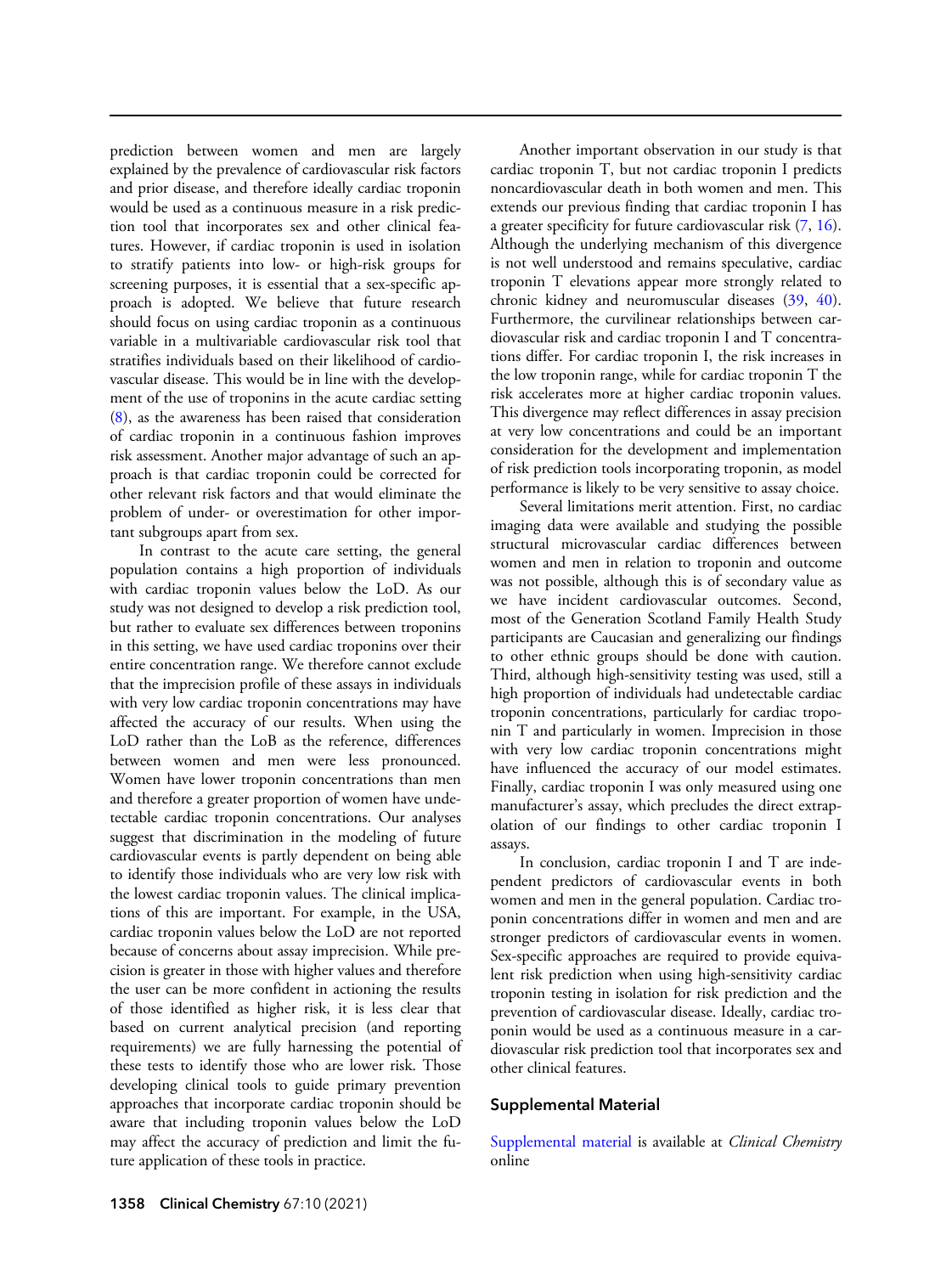<span id="page-8-0"></span>Nonstandard Abbreviations: Hs-cTn, high-sensitivity cardiac troponin; STROBE, Strengthening the Reporting of Observational Studies in Epidemiology; LoB, limit of blank; LoD, limit of detection; ICD-10, 10th revision of the International Classification of Diseases; HR, hazard ratio; ROC, receiver operating characteristic; AUC, area under the curve; CI, confidence interval; ARIC, Atherosclerosis Risk in Communities study; HUNT, Nord-Trøndelag Health Study; ActiFE, Activity and Function in the Elderly in Ulm study; PIVUS, Prospective Investigation of the Vasculature in Uppsala Seniors study; AGES-Reykjavik, Age, Gene/Environment Susceptibility-Reykjavik study; MESA, Multi-Ethnic study of Atherosclerosis study.

Author Contributions: All authors confirmed they have contributed to the intellectual content of this paper and have met the following 4 requirements: (a) significant contributions to the conception and design, acquisition of data, or analysis and interpretation of data; (b) drafting or revising the article for intellectual content; (c) final approval of the published article; and (d) agreement to be accountable for all aspects of the article thus ensuring that questions related to the accuracy or integrity of any part of the article are appropriately investigated and resolved.

Authors' Disclosures or Potential Conflicts of Interest: Upon manuscript submission, all authors completed the author disclosure form. Disclosures and/or potential conflicts of interest:

#### Employment or Leadership: None declared.

Consultant or Advisory Role: N. Sattar, Amgen, AstraZeneca, Boehringer Ingelheim, Eli Lilly, Merck Sharp & Dohme, Novartis, Novo Nordisk, Pfizer, and Sanofi; N.L. Mills, Abbott Diagnostics, Roche, Beckman-Coulter, and Singulex.

Stock Ownership: None declared.

Honoraria: A.S.V. Shah, Abbott Diagnostics. S.J.R. Meex, lecture fees from Abbott Diagnostics and Roche Diagnostics; N. Sattar, Amgen, AstraZeneca, Boehringer Ingelheim, Eli Lilly, Merck Sharp & Dohme, Novartis, Novo Nordisk, Pfizer, Sanofi.

Research Funding: S.J.R. Meex, Abbott Diagnostics and Roche Diagnostics; N. Sattar, Boehringer Ingelheim; P. Welsh, Roche,

Boehringer Ingelheim, Chief Scientist Office, Scotland, Astrazeneca, Novartis. Troponin measurements and analysis were supported by a Stratified Medicine Grant from the Chief Scientist Office of the Scottish Government Health Directorates (ASM/14/1). Generation Scotland received core support from the Chief Scientist Office of the Scottish Government Health Directorates (CZD/16/6) and the Scottish Funding Council (HR03006). The study was supported by Health Data Research UK, which receives its funding from HDR UK Ltd (HDR-5012) funded by the UK Medical Research Council, Engineering and Physical Sciences Research Council, Economic and Social Research Council, Department of Health and Social Care (England), Chief Scientist Office of the Scottish Government Health and Social Care Directorates, Health and Social Care Research and Development Division (Welsh Government), Public Health Agency (Northern Ireland), British Heart Foundation, and the Wellcome Trust. D.M. Kimenai is supported by a Kootstra Talent Fellowship (19.1314). C. Hayward is supported by an MRC University Unit Programme Grant MC\_UU\_00007/10 (QTL in Health and Disease). N.L. Mills is supported by the British Heart Foundation through a Senior Clinical Research Fellowship (FS/16/14/32023), Programme Grant (RG/20/10/34966) and a Research Excellence Award (RE/18/ 5/34216).

Expert Testimony: None declared.

#### Patents: None declared.

Other Remuneration: N. Sattar, support for attending meetings and/ or travel from Amgen, AstraZeneca, Boehringer Ingelheim, Eli Lilly, Novo Nordisk, Pfizer, Sanofi.

Role of Sponsor: The funding organizations played no role in the design of study, choice of enrolled patients, review and interpretation of data, preparation of manuscript, or final approval of manuscript.

Acknowledgments: We thank J. Cooney and P. Stewart (University of Glasgow, UK) for excellent technical support. We are grateful to all the families who took part, the general practitioners, and the Scottish School of Primary Care for their help in recruiting them, and the whole Generation Scotland team, which includes interviewers, computer and laboratory technicians, clerical workers, research scientists, volunteers, managers, receptionists, healthcare assistants, and nurses.

### References

- 1. Virani SS, Alonso A, Benjamin EJ, Bittencourt MS, Callaway CW, Carson AP, et al. American Heart Association Council on Epidemiology and Prevention Statistics Committee and Stroke Statistics Subcommittee. Heart disease and stroke statistics-2020 update: a report from the American Heart Association. Circulation 2020;141:e139–e596.
- 2. Shaw LJ, Pepine CJ, Xie J, Mehta PK, Morris AA, Dickert NW, et al. Quality and equitable health care gaps for women: attributions to sex differences in cardiovascular medicine. J Am Coll Cardiol 2017;70:373–88.
- 3. Regitz-Zagrosek V, Oertelt-Prigione S, Prescott E, Franconi F, Gerdts E, Foryst-Ludwig A, Group EUCCS, et al. Gender in cardiovascular diseases: impact on clinical manifestations, management, and outcomes. Eur Heart J 2016;37:24–34.
- **4.** Peters SAE, Colantonio LD, Zhao H, Bittner V, Dai Y, **10.** Omland T, de Lemos JA, Sabatine MS, Christophi CA, Farkouh ME, et al. Sex differences in high-intensity statin use following myocardial infarction in the United States. J Am Coll Cardiol 2018;71:1729–37.
- 5. Haider A, Bengs S, Luu J, Osto E, Siller-Matula JM, Muka T, et al. Sex and gender in cardiovascular medicine: presentation and outcomes of acute coronary syndrome. Eur Heart J 2020;41:1328–36.
- 6. Ford I, Shah AS, Zhang R, McAllister DA, Strachan FE, Caslake M, et al. High-sensitivity cardiac troponin, statin therapy, and risk of coronary heart disease. J Am Coll Cardiol 2016;68:2719–28.
- 7. Welsh P, Preiss D, Hayward C, Shah ASV, McAllister D, Briggs A, et al. Cardiac troponin T and troponin I in the general population. Circulation 2019;139:2754–64.
- 8. Neumann JT, Twerenbold R, Ojeda F, Sorensen NA, Chapman AR, Shah ASV, et al. Application of highsensitivity troponin in suspected myocardial infarction. N Engl J Med 2019;380:2529–40.
- 9. Omland T, Pfeffer MA, Solomon SD, de Lemos JA, Rosjo H, Saltyte Benth J, et al. Prognostic value of cardiac troponin I measured with a highly sensitive assay in patients with stable coronary artery disease. J Am Coll Cardiol 2013;61:1240–9.
- Rice MM, Jablonski KA, et al. A sensitive cardiac troponin T assay in stable coronary artery disease. N Engl J Med 2009;361:2538–47.
- 11. Blankenberg S, Salomaa V, Makarova N, Ojeda F, Wild P, Lackner KJ, et al. Troponin I and cardiovascular risk prediction in the general population: the BiomarCaRE consortium. Eur Heart J 2016;37:2428–37.
- 12. Kimenai DM, Martens RJH, Kooman JP, Stehouwer CDA, Tan FES, Schaper NC, et al. Troponin I and T in relation to cardiac injury detected with electrocardiography in a population-based cohort—The Maastricht Study. Sci Rep 2017;7:6610.
- 13. Willeit P, Welsh P, Evans JDW, Tschiderer L, Boachie C, Jukema JW, et al. High-sensitivity cardiac troponin concentration and risk of first-ever cardiovascular outcomes in 154,052 participants. J Am Coll Cardiol 2017;70: 558–68.
- 14. Kimenai DM, Henry RM, van der Kallen CJ, Dagnelie PC, Schram MT, Stehouwer CD, et al. Direct comparison of clinical decision limits for cardiac troponin T and I. Heart 2016;102:610–6.
- 15. Kimenai DM, Janssen E, Eggers KM, Lindahl B, den Ruijter HM, Bekers O, et al. Sex-specific versus overall clinical decision limits for cardiac troponin I and T for the diagnosis of acute myocardial infarction: a systematic review. Clin Chem 2018;64:1034–43.
- 16. Welsh P, Preiss D, Shah ASV, McAllister D, Briggs A, Boachie C, et al. Comparison between highsensitivity cardiac troponin T and cardiac troponin I in a large general population cohort. Clin Chem 2018;64:1607–16.